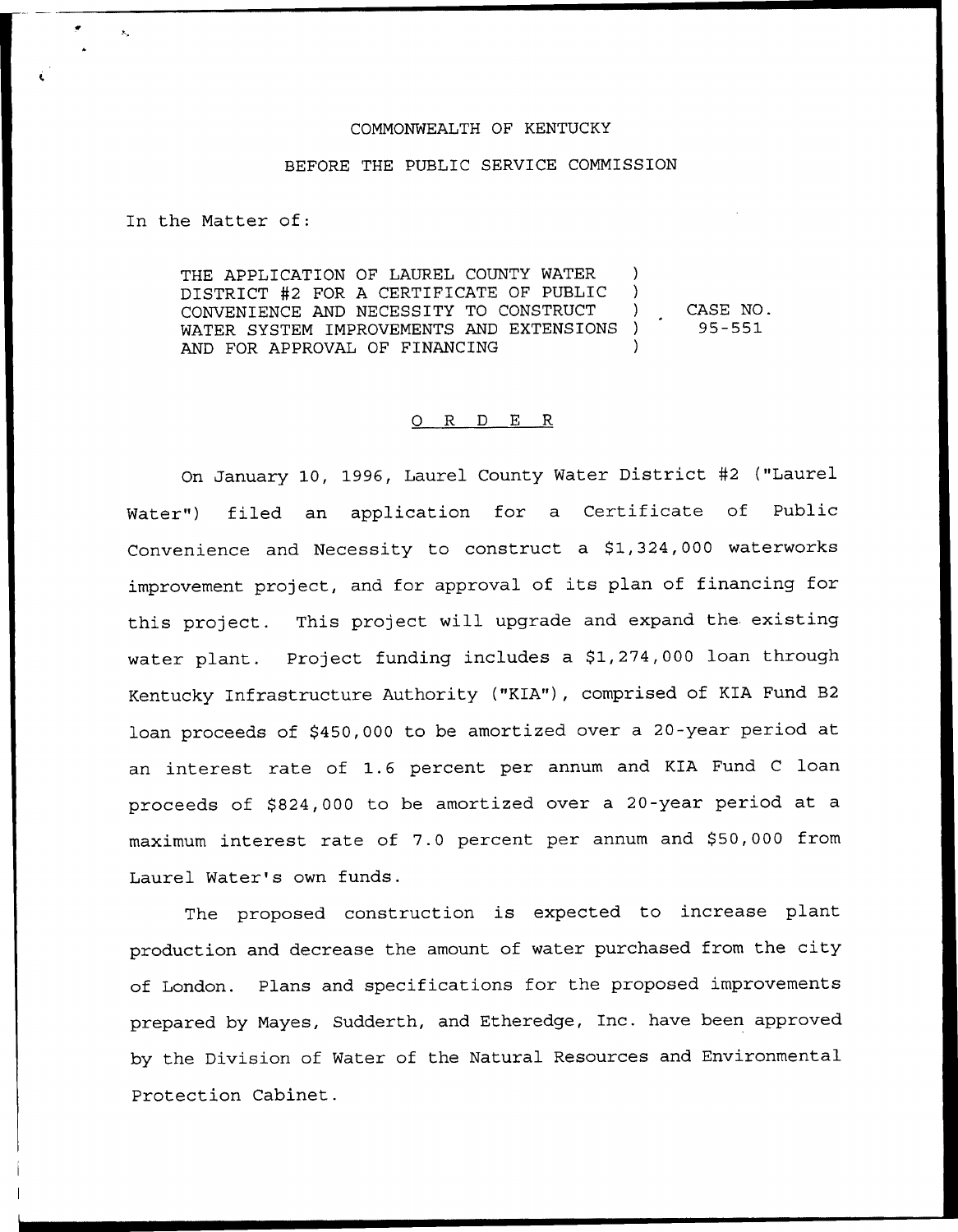The Commission, having reviewed the evidence of record and being otherwise sufficiently advised, finds that:

1. Public convenience and necessity require that the construction proposed be performed and that a Certificate of Public Convenience and Necessity be granted.

2. The proposed construction consists of two conical upflow clarifier units, <sup>a</sup> third filter unit, an expanded clearwell, and related appurtenances.

3. Laurel Water should obtain approval from the Commission prior to performing any additional construction not expressly authorized by this Order.

4. Any deviation from the construction approved should be undertaken only with the prior approval of the Commission.

S. Laurel Water should furnish documentation of the total costs of this project including the cost of construction and all other capitalized costs (engineering, legal, administrative, etc.) within <sup>60</sup> days of the date that construction is substantially completed. Construction costs should be classified into appropriate plant accounts in accordance with the Uniform System of Accounts for water utilities prescribed by the Commission.

6. Laurel Water should require construction to be inspected under the general supervision of a professional engineer with a Kentucky registration in civil or mechanical engineering.

IT IS THEREFORE ORDERED that:

1. Laurel Water be and it hereby is granted <sup>a</sup> Certificate of Public Convenience and Necessity to proceed with the proposed

 $-2-$